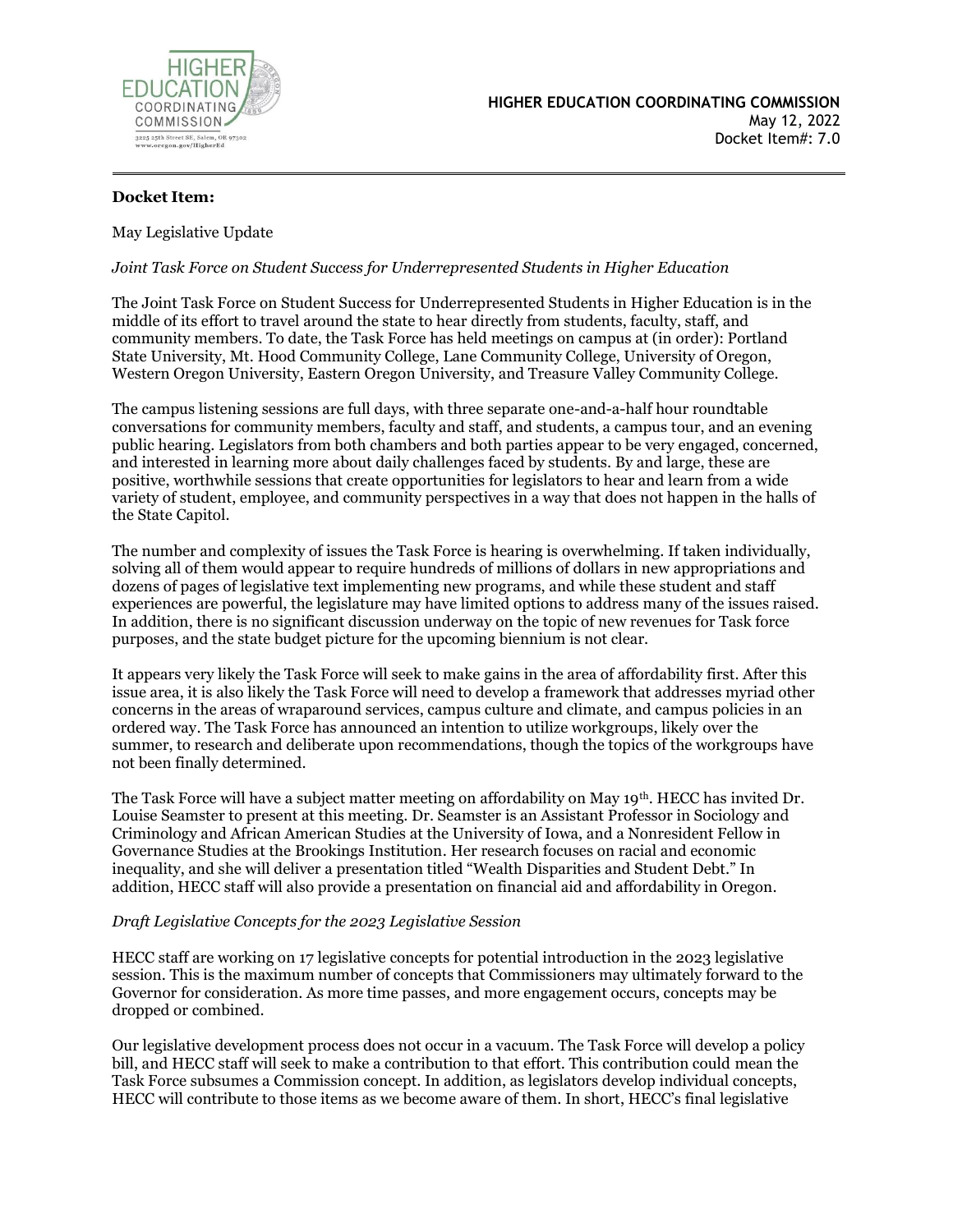

agenda as approved by Commissioners in the fall will represent a subset of the higher education policy agenda that will be under consideration in 2023. Even though most higher education policy bills under discussion end up not being those introduced by the agency, staff still engage on these concepts, and seek to provide advice and guidance consistent with the goals, strategic plans, equity lens, and expertise of the Commission and its staff.

| <b>Internal</b> |                                                                                                                                                                                                                                                                                                                                                                                                                                                                                                                                                             |
|-----------------|-------------------------------------------------------------------------------------------------------------------------------------------------------------------------------------------------------------------------------------------------------------------------------------------------------------------------------------------------------------------------------------------------------------------------------------------------------------------------------------------------------------------------------------------------------------|
| Concept         |                                                                                                                                                                                                                                                                                                                                                                                                                                                                                                                                                             |
| <b>Number</b>   | <b>Description of Concept</b>                                                                                                                                                                                                                                                                                                                                                                                                                                                                                                                               |
| 52500-01        | Financial Aid - OSAC is working with the Student Aid Advisory Committee and<br>other partners to develop a more robust approach to the state financial aid system<br>that considers significant modifications to both the Oregon Opportunity Grant and<br>the Oregon Promise, with the goal of providing more resources to a greater number<br>of students.                                                                                                                                                                                                 |
| -02             | Guaranteed Admissions - APA is leading a concept to simplify the process and<br>examine what minimum academic requirements may justify guaranteed admissions<br>at public universities. This LC may work in conjunction with joint policy work with<br>the State Board of Education to encourage more FAFSA completion in high schools,<br>and may lay some groundwork for an electronic transcript process that allows<br>student data necessary for admissions to more easily be delivered from high schools<br>to institutions of higher education       |
| $-03$           | Native American College Access Grant - This concept, led by OSAC, will codify the<br>program recently developed in partnership with the Governor's office and tribal<br>governments to provide awards to enrolled members of federally recognized, Oregon<br>based tribes. This concept looks and feels like the rules the Commission recently<br>adopted, which are unusually robust, owing to the fact that the current program is<br>operated primarily under legislative budgetary authority, and not a statute that<br>provides for a program outline. |
| $-04$           | ODA Fees - This LC would move the ODA fee structure from statute to rule,<br>allowing more flexibility and for a different process of fee adjustment when such<br>adjustment is necessary.                                                                                                                                                                                                                                                                                                                                                                  |
| $-0.5$          | Transfer of Cosmetology Curriculum Development - This is a reintroduction of a<br>2021 concept led by the PPS office, with potential minor modifications. HECC is<br>obligated to develop curricular standards for cosmetology programs, the only<br>curricular area over which it exercises this authority, even though HECC does not<br>possess subject matter knowledge and a professional licensure board with such<br>knowledge exists.                                                                                                                |
| -06             | Removing Transcript Barriers – APA is investigating whether there are barriers for<br>students in accessing transcripts needed to pursue further educational and<br>professional opportunities related to small amounts of debt, penalties, fines, or fees<br>owed to institutions. Institutions often withhold transcripts to encourage the<br>payment of these debts.                                                                                                                                                                                     |
| $-07$           | Minor and Technical Revisions – This recurring concept is a placeholder for the<br>small changes that may be required to clean up statutes that have fallen out of<br>alignment with modern terminology, or to align statutes with current practices.<br>These changes have no fiscal, substantive, or equity impacts.                                                                                                                                                                                                                                      |
| -08             | State Apprenticeship and Training Council Membership - This OWI concept looks<br>at the possibility of adding a Workforce and Talent Development Board member to<br>the State Apprenticeship and Training Council to increase cross-board policy<br>alignment and awareness.                                                                                                                                                                                                                                                                                |
| $-09$           | Oregon Youth Works – OWI seeks to reorganize its youth portfolio, which has<br>expanded greatly over the course of the biennium, by creating a consolidated<br>advisory board structure to oversee the activities of the Oregon Youth Employment                                                                                                                                                                                                                                                                                                            |